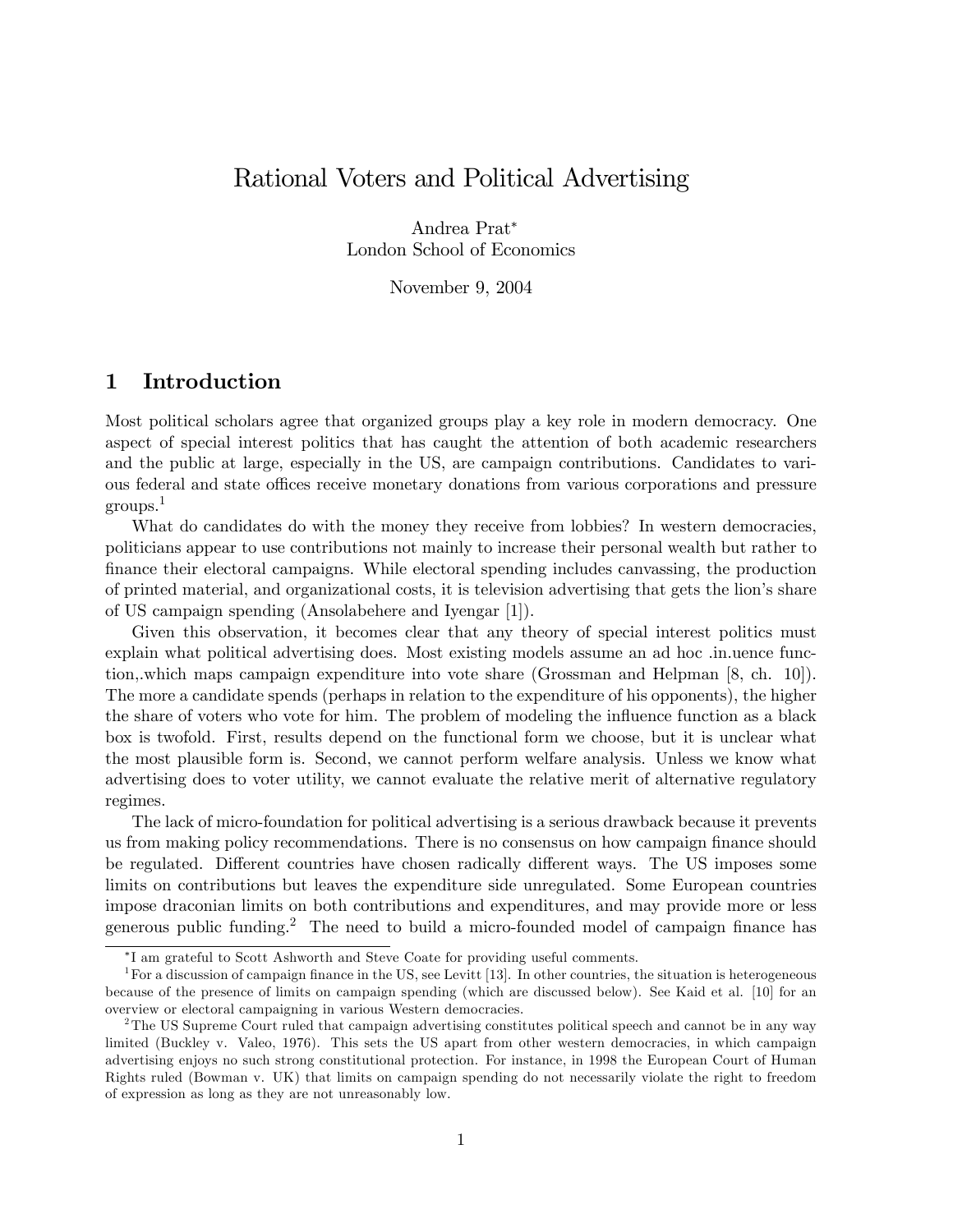been recognized for some time (e.g. Morton and Cameron [15]). However, it is only recently that theorists have moved in that direction. The present contribution will offer a critical review of the existing literature.

Micro-founded models of campaign finance begin with the assumption that voters are rational: they are not systematically fooled by advertising.<sup>3</sup> However, voters may have limited information about the characteristics of candidates and the political platforms they support. Candidates may use advertising to provide voters with positive information about themselves and negative information about their opponents. There are two possible approaches to informative advertising, depending on how information transmission is modeled.

First, one may assume that advertising conveys no direct information (Potters et al. [16] and Prat  $[17, 18]$ .<sup>4</sup> Still, it can provide information indirectly. The fact that advertising is intrinsically expensive (time on television and space on newspapers are scarce goods) means that advertising is a way to burn money publicly. The willingness and/or the ability to destroy a large amount of resources may constitute a credible signal of some otherwise non-veri.able information. For instance, in a model of repeated purchases, a new seller may burn money in order to signal to potential buyers that he has a high-quality product and that he believes that buyers will buy more of it after they experience its quality (a seller with a low-quality product would not be willing to spend the same amount on advertising because he knows that sellers will only buy from him once).

Second, one may assume that advertising provides information directly (Ashworth [2], Bailey [4], Coate [5, 6], Schultz [19], and Wittman [23]). Advertising conveys to viewers some veri.able information that would not be available otherwise. Then, providing positive information to viewers will generate a positive response.<sup>5</sup>

It is not clear which of the two approaches is the more realistic. In the case of political advertising, often ads convey veri.able information on the political record of the candidate or his opponents. However, it is also true that some commercials are extremely expensive but appear to contain little new information. Indeed, Ansolabehere and Iyengar [1] use an experimental setting to show that political advertising is effective even when, by design, it contains no direct information.

The present contribution will pursue both approaches and compare their results. We use a simple model in which voters are fully rational but they are uninformed about some non-policy characteristics of candidates (valence). Specifically, with a certain probability voters observe quality directly, otherwise they are uninformed. Lobbies can make campaign contributions, which candidates can spend on advertising. We use a service-induced model of campaign finance. Candidates can make policy promises to lobbies (we briefly discuss a version with position-induced contributions).

Under both approaches to advertising, there exists a similar political equilibrium in which high-quality candidates (but not the low-quality ones) receive funds from interest groups in exchange for policies that hurt the median voter and bene.t lobbies. The campaign contributions are then spent on political advertising which voters observe. If advertising is directly informative, voters learn the quality of the candidate directly. If advertising is not directly informative, voters

<sup>&</sup>lt;sup>3</sup>A micro-foundation of campaign .nance need not have rational voters. However, it is natural to begin by examining the case that is closer to the standard Bayesian paradigm. In the conclusion, we discuss the possibility of developing a model that incorporates cognitive biases.

<sup>4</sup>This approach is inspired by models of advertising used in industrial organization, such as Kihlstrom and Riordan [11] and Milgrom and Roberts [14].

 $5A$ usten-Smith [3] provides the .rst model in which political advertising is assumed to convey direct information, even though the information transmission mechanism is represented in reduced form.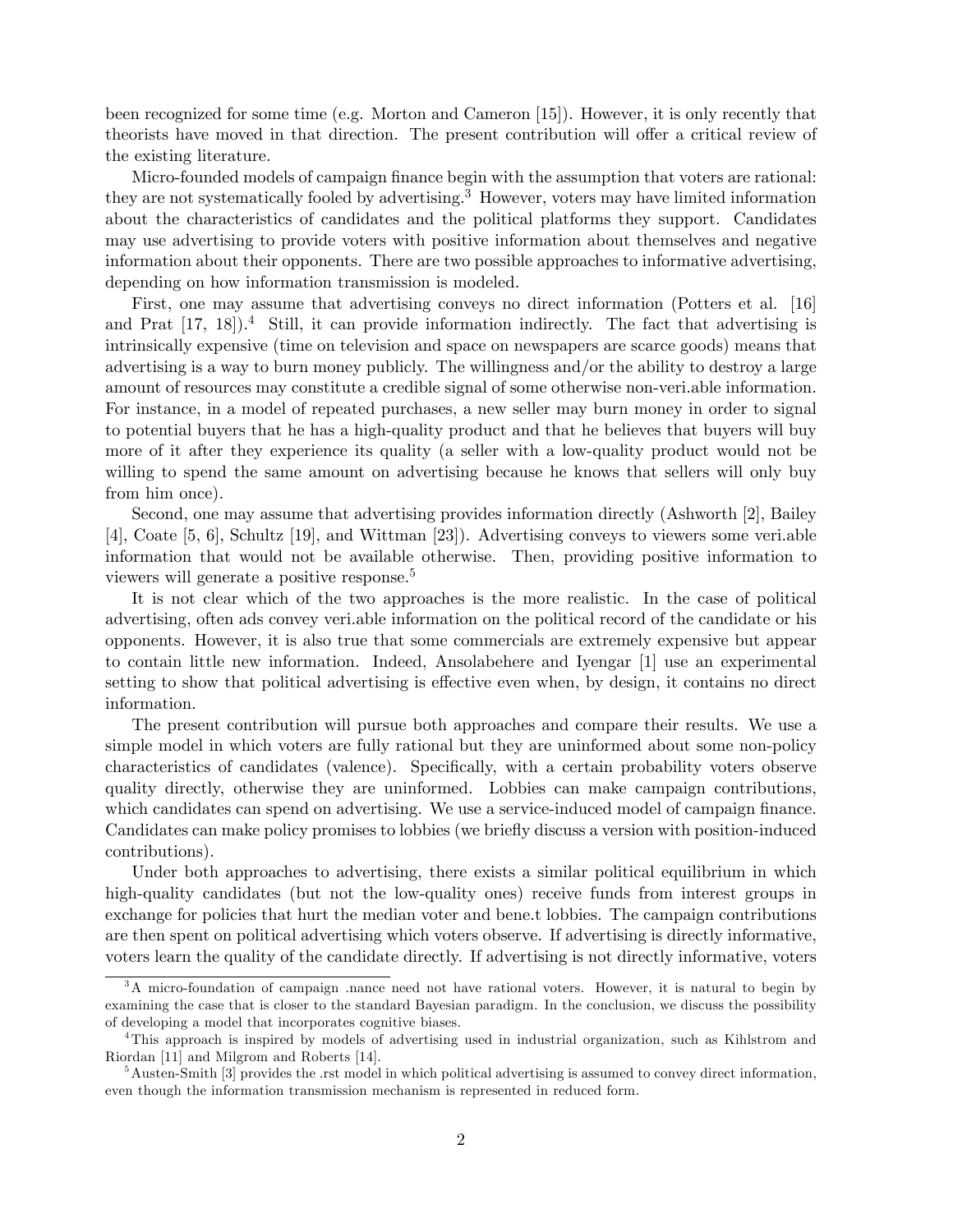infer that the candidate must be high-quality because in equilibrium lobbies only contribute to high-quality candidates. Lobbies do not give money to low-quality candidates not out of a direct concern for quality but because they know the money will be wasted if voters find out that the candidate is actually bad.

Thus, equilibrium behavior is qualitatively similar under both approaches. Welfare implications are similar in one respect: prohibiting campaign contributions may be optimal because the informational benefit that they bring can be lower than the equilibrium policy cost they impose. As we shall see in more detail, in equilibrium good candidates may need to promise large number of favors in order to secure an amount of contributions that is sufficient to differentiate themselves from bad candidates But the welfare analysis differs in one important aspect: a role for public funding of the kind used in some European countries exists only if advertising is directly informative. If advertising is non-directly informative, then public financing cannot convey to voters any information, and it is purely wasteful.

The plan of the present contribution is as follows. The next two sections consider, respectively, non-directly informative advertising and directly informative advertising. Section 4 discusses how a micro-founded model of campaign Önance can be used to re-interpret the available empirical evidence.Section 5 concludes with a discussion of the main lessons and possible future research.

### 2 Non-directly Informative Advertising

The main points of this contribution can be made in a straightforward model (a minimalist version of the one used in Prat [17]). By keeping the formalization as simple as possible, we can use the same basic set-up to explore the two possible approaches to advertising. We now focus on non-directly informative advertising, leaving informative advertising for the next section.

There are four players: a voter, a lobby, and two candidates. There are two possible policies:  $p = 0$  and  $p = 1$ . The voter gets utility p from policy, while the lobby gets utility hp from policy, where  $h > 0$ . Thus,  $p = 0$  is the voter-preferred policy and  $p = 1$  is the lobby-preferred policy.<sup>6</sup> The candidates do not care about policy: they only derive utility from being elected.

The two candidates, 1 and 2, simultaneously announce the policies that they are going to implement if elected:  $p_1 \in \{0,1\}$  and  $p_2 \in \{0,1\}$ . Candidates are characterized not only by the policy stance they assume but also by some innate quality (often referred to as valence in political economy), which does not relate to policy but nevertheless affects voter utility. We assume that the quality of candidate 2 is given, while the first candidate can be good or bad. Formally, the quality of candidate 1 is given by  $\theta \in \{b, g\}$ , which is a random variable (the two realizations are equally likely). Quality is known to the candidates and to the lobby but not necessarily to the voter. With a certain exogenous probability  $\sigma \in (0, 1)$ , the voter discovers the value of  $\theta$ , otherwise she does not know it. Thus, the parameter  $\sigma$  measures the precision of voter information.

The voter is payoff depends on quality as well as policy. The voter is utility is

$$
u = \begin{cases} -p_1 + k & \text{if } 1 \text{ is elected and } \theta = g \\ -p_1 - k & \text{if } 1 \text{ is elected and } \theta = b \\ -p_2 & \text{if } 2 \text{ is elected} \end{cases}
$$

where k is a positive parameter that denotes the importance of valence in the eyes of the voter.

 $6$ For simplicity, assume that the lobby represents the interests of non-voters, such as foreign entities. Below, we argue that the main results would not change even if the lobby represented a minority of voters.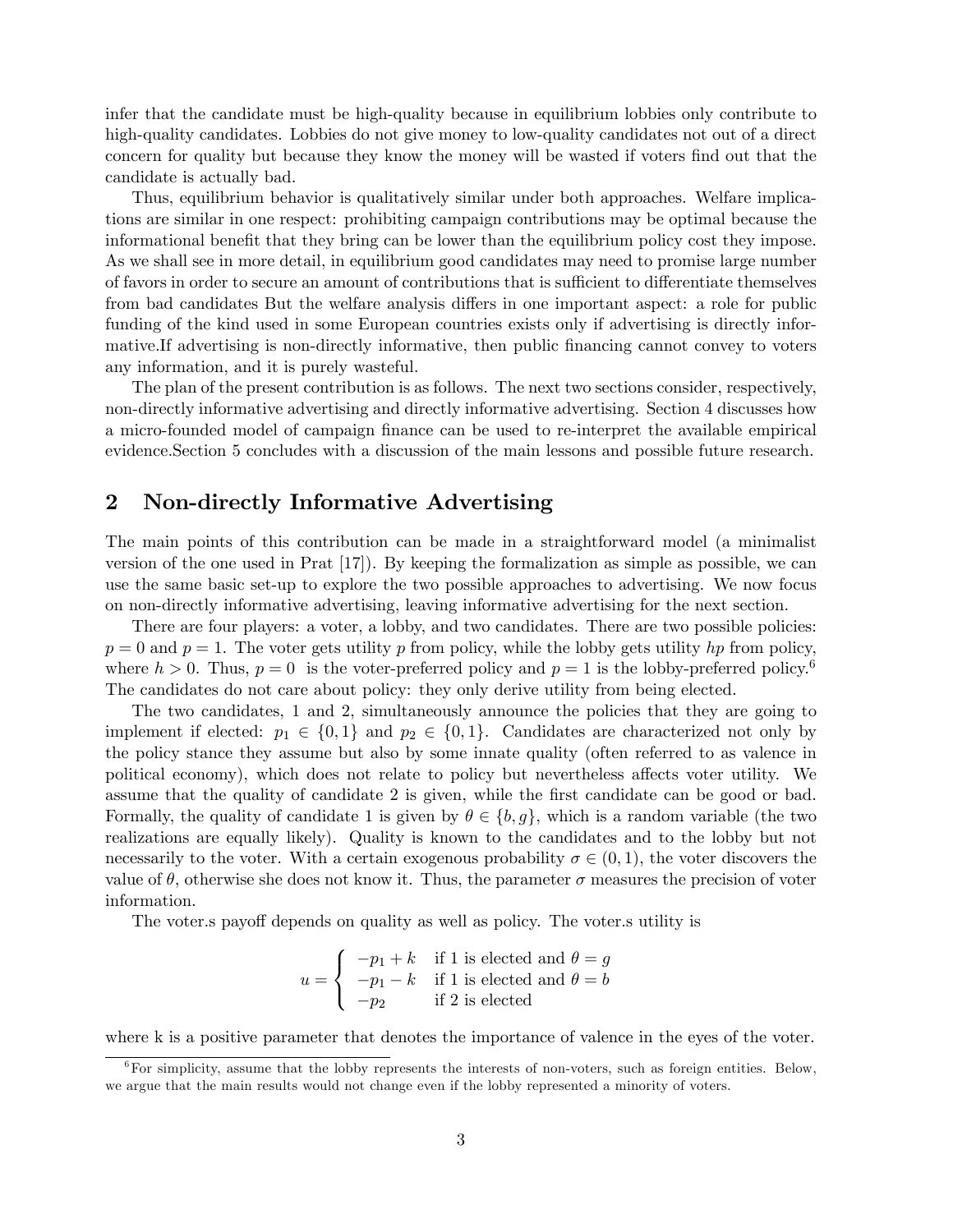Finally, we have to describe the interaction between the lobby and the candidates. The existing papers assume that contributions are either *service-induced* or *position-induced*. In the service-induced case, the candidate enters a binding agreement with the lobby: in exchange for a campaign contribution, he commits to take a certain policy position. In the position-induced case, such agreements are impossible: .first candidates select their policy positions, then lobbies make donations. In equilibrium, one expects candidates to choose positions that are close to the lobbies.interests in order to attract larger donations.

In this model, we use a service-induced model (we discuss a position-induced variant briefly at the end of this section). Before the electoral campaign starts, the lobby can offer any positive sum m to candidate  $1<sup>7</sup>$  If the candidate accepts the offer, he commits to announcing and implementing policy  $p_1 = 1$ . The candidate can use campaign contributions only to finance advertising (not to enrich himself). Furthermore, he has no personal wealth. Thus, the amount of campaign advertising equals the amount of the contribution.<sup>8</sup>

The lobby's payoff depends on the policy that is implemented and the size of the campaign contribution that is made. Let  $e \in \{1,2\}$  be the identity of the election winner. If the offer is accepted, the lobby's utility is  $hp_e - m$ . If the offer is rejected, the lobby receives  $hp_e$ . The candidates maximize the probability of being elected. Neither the lobby nor the candidates care about quality in a direct way.<sup>9</sup>

The timing of the game is as follows:

- 1. The lobby and the two candidates observe quality  $\theta$ . The lobby makes an offer m to candidate 1.
- 2. Candidate 1 accepts or rejects the offer.
- 3. The two candidates simultaneously announce their policies:  $p_1$  and  $p_2$ . If candidate 1 has accepted the offer, he must announce  $p = 1$ . Otherwise, he is free to announce any policy.
- 4. The voter observes the campaign contribution m and the two policies  $p_1$  and  $p_2$ . With probability  $\sigma$ , he also observes  $\theta$ . The voter votes for 1 or 2.

As candidate 2 cannot receive money from the lobby, he will always select the voter.s preferred policy:  $p_2 = 0$ . From now on, we only focus on the other three players: the voter, the lobby, and candidate 1. Still, this is a complex signaling game with several equilibria. For instance, there are pooling equilibria in which the voter believes that campaign spending is uninformative and, therefore, the candidate never accepts a deal from the lobby. We focus on the simplest equilibrium in which campaign spending plays a role:

**Proposition 1** If quality is sufficiently important  $(k \geq 1)$ , the game has a perfect Bayesian equilibrium in which:

1. If candidate 1 is bad  $(\theta = b)$ , the lobby offers no money to the candidate. If he is good  $(\theta = q)$ , the lobby offers campaign contribution

$$
m = \bar{m} \equiv h\left(1 - \sigma\right).
$$

<sup>&</sup>lt;sup>7</sup>The assumption that only one candidate has uncertain quality and only that candidate can receive money is made for analytical convenience. See Prat [17] for a general analysis.

<sup>8</sup>Another assumption that is worth spelling out is that the voter observes the policy position selected by candidate 1. At the end of the section, we brie.y discuss unobservable policy.

 $9$ The separating equilibrium discussed below holds a fortiori if the lobby has the same preference of voters over candidate quality, while it may not exist if they have opposite preferences (Potters et al. [16]).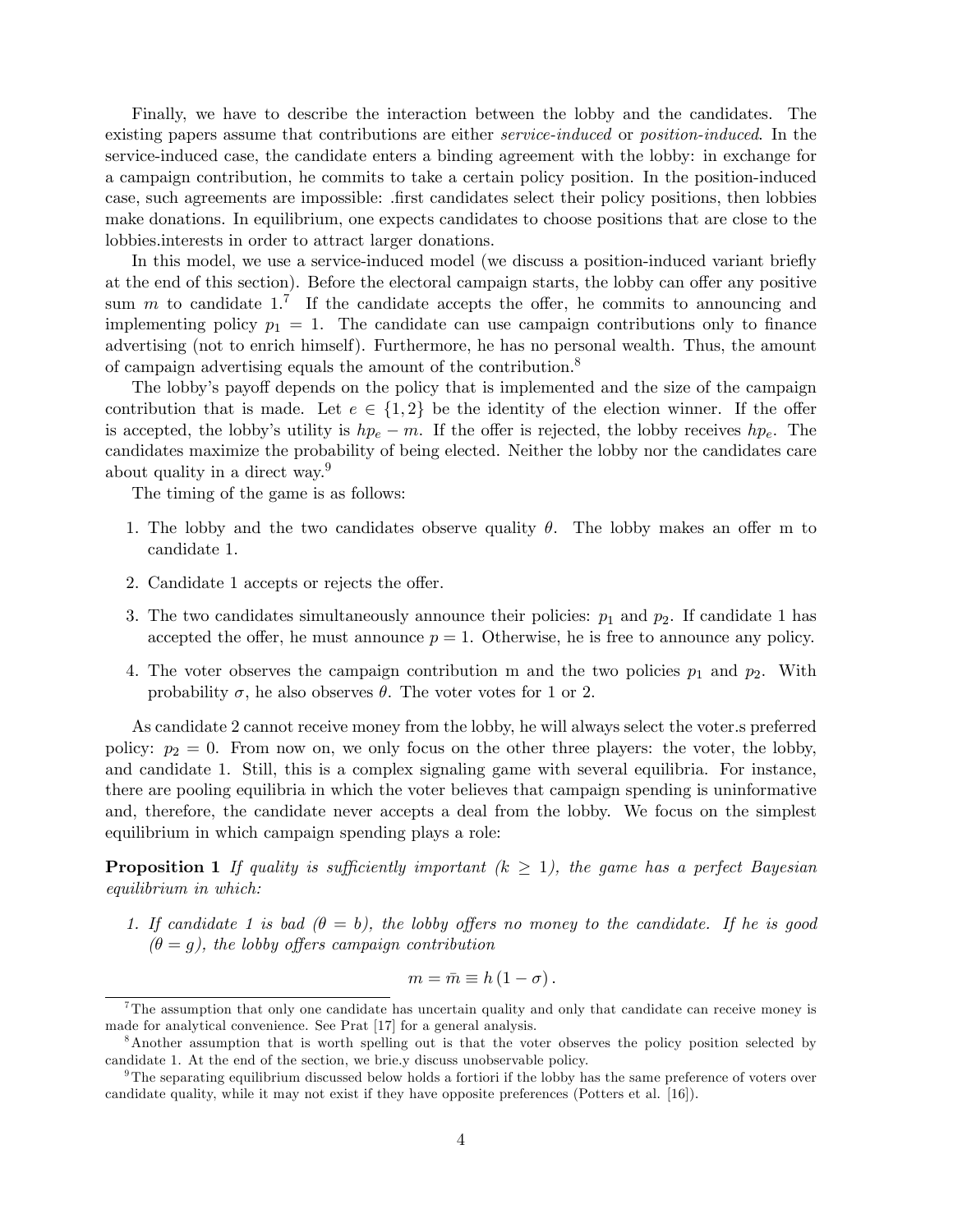2. If the voter does not observe the quality  $\theta$  directly, she forms the following belief

$$
\tilde{\theta} = \begin{cases} b & \text{if } m < \bar{m} \\ g & \text{if } m \ge \bar{m} \end{cases}
$$

If she observes  $\theta$  directly, let  $\tilde{\theta} = \theta$ .

- 3. Candidate 1 accepts an offer from the lobby if and only if  $m \geq \overline{m}$ . If the candidate rejects the offer, he chooses policy  $p_1 = 0$ .
- 4. The voter votes for 1 if and only if

$$
p_1 + \tilde{\theta} \ge 0.
$$

The key to understanding this equilibrium is the campaign spending threshold

$$
\bar{m} \equiv h\left(1-\sigma\right).
$$

If the voter observes that candidate 1 has received at least  $\bar{m}$ , she must infer that the candidate's quality is high, because the lobby would not be willing to spend that much money on a bad candidate. This is not because the lobby cares about the candidate's quality intrinsically, but rather because the lobby knows that with probability  $\sigma$  a bad candidate is discovered and loses the election. If the lobby strikes a deal with a bad candidate, the lobby's expected policy payoff is  $h(1 - \sigma)$ . By .burning.an amount of money equal to  $\bar{m}$ , the lobby supplies a credible signal that the candidate is good. Given the voter's belief, a good candidate who is offered  $\bar{m}$  will be elected for sure if he accepts. Therefore, he does accept. A bad candidate receives no campaign contribution: voters learn his quality and he loses the election even if he chooses  $p_1 = 0$ . There is nothing a bad candidate can do to improve his situation because the lobby is not willing to pay contribute  $\bar{m}$  to his campaign.

This equilibrium exists only if the valence dimension is sufficiently important with respect to the policy dimension:  $k \geq 1$ . If  $k < 1$ , the voter will never elect candidate 1 if he chooses  $p = 1$ even if his innate quality is high.

What are the welfare implications of this simple model? The voter behaves rationally: she bases her decision on advertising because the policy cost of making a favor to the lobby (equal to 1) is lower than the benefit of having a good candidate rather than a bad one  $(k)$ . So, within the same equilibrium, the informational benefit of advertising cannot be smaller than its policy cost. However, this need not be true across equilibria, and there is scope for campaign regulation that improves the voter utility. For instance, in this case a ban on contributions may be optimal.

To see this, compute the voter's expected payoff in the equilibrium above. With probability 1  $\frac{1}{2}$ , candidate 1 is good, and the voter receives utility  $k-1$ . With probability  $\frac{1}{2}$ , the candidate is  $bad,$  and the voter elects candidate 2 and receives 0. The expected payoff is thus

$$
U_c = \frac{1}{2} (k-1).
$$

Suppose instead that campaign contributions are prohibited and focus on the pooling equilibrium in which the two candidates select the voter. preferred policy  $(p_1 = p_2 = 0)$  and the quality of candidate 1 is revealed only if there is direct information, which happens with probability  $\sigma$ . The expected utility is

$$
U_{NC}=\sigma k.
$$

Assume that  $\sigma < \frac{1}{2}$  and  $k > 1$ . We now see that: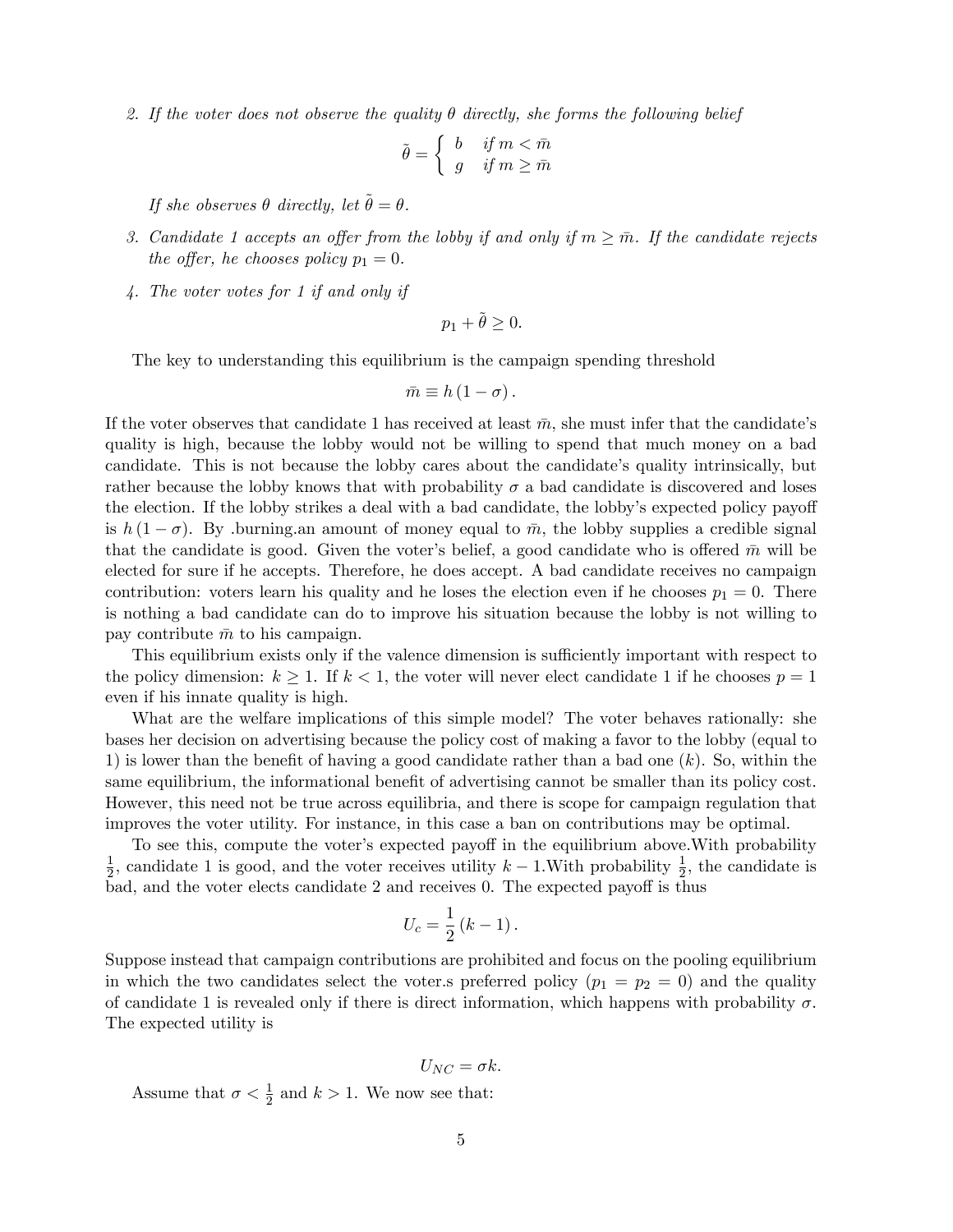**Proposition 2** Prohibiting campaign contributions increases the voter's expected payoff if and only if the quality dimension is not too important:

$$
k < \frac{1}{1 - 2\sigma}.
$$

The intuition behind the result is simple. In an equilibrium with political contributions, all good candidates sell out to the lobby. A candidate who receives no campaign money is perceived as a bad candidate and loses the election. Campaign Önance brings the electorate an informational benefit (the voter always knows the quality of candidate 1) and a policy cost (all the good candidates choose the policy preferred by the lobby). If quality does not play an extremely important role in the voter.s utility, the policy cost is higher than the informational bene.t: the voter would be better off if contributions were prohibited.

This welfare result takes into account the utility of voters only, not that of the lobby. Note however that the result does not depend on  $h$ , the intensity of the lobby's preference. We can thus let h tend to zero, without affecting the result above. But if h is small enough and we take a Utilitarian approach, the lobby's payoff becomes negligible, and Proposition 2 is still valid as stated.

The main findings of this simple model are robust to several extensions. One can examine the effect of having multiple lobbies or multiple candidates who can receive contributions, heterogeneous voters, or a richer the policy space and/or signal space (Prat [17, 18]).

One may also relax the assumption that voters are able to observe the policy favors that candidates promise to lobbies. In this simple two-policy setting, there would still be an equilibrium similar to the one in proposition 1. However, in a richer policy space (e.g. a line), good candidates may choose a policy that is even more skewed towards the lobby.s interest (Prat [17]).

Sloof [20] shows that a full disclosure policy is bene.cial to voters. If voters do not fully observe the deals between lobbies and candidates, it is useful to require that candidates disclose the origin of the campaign contributions they receive. In an equilibriumwith disclosure, candidates who receive money from extreme lobbies are believed to have chosen extreme policies and are shunned by voters. This provides candidates with an incentive to make deals with moderate lobbies only.

Finally, one may believe that the a position-induced model is more realistic than the serviceinduced model used here. In this particular setting, this would make no difference. To see this, keep the current set-up but assume that lobbies and candidates cannot make deals. First, candidate 1 choose policy  $p$ ; then, the lobby makes a contribution m. It is immediate to see that there exists a separating equilibrium analogous to proposition 1, in which all good candidates select the lobby.s preferred policy and receive an amount of contribution that the lobby would not be willing to give to a bad candidate. The welfare implications do not change either.

However, the Önding that a position-induced model and a service-induced model produce the same results is unlikely to carry over to other settings. Coate [6] considers a position-induced campaign finance model in which voters are uncertain over the candidates.ideological position<sup>10</sup> In turn, candidates are chosen by parties. In equilibrium, the presence of campaign contributions makes parties choose more moderate candidates. A cap on donations hurts the median voter.

 $10$  Coate [6] uses directly informative advertising. See also Vanberg [22].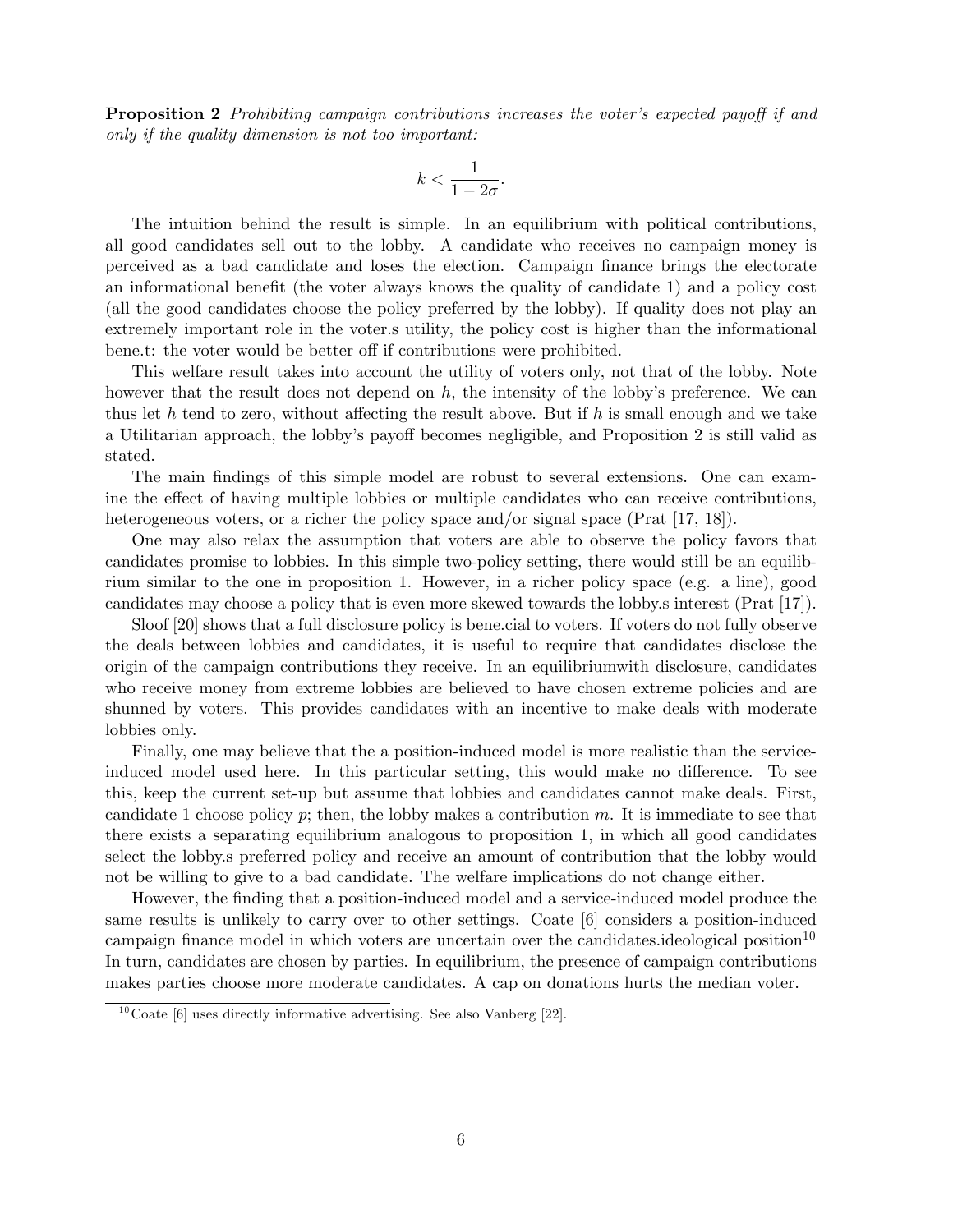#### 3 Informative Advertising

In the previous section, advertising was just money burning and could not convey information directly. Even so, we showed that it can provide indirect information in equilibrium. We now consider the possibility that advertising provides direct information.<sup>11</sup> As we shall see, the main results obtained in the previous section still hold, with one important exception.

Suppose that the model is as in the previous section except that now the advertising technology is different. By spending an amount a, candidate 1 can inform all voters about his quality  $\theta$ . As before, the candidate does not have personal wealth, and must rely on campaign contributions from the lobby. As it makes little sense for the lobby to make a campaign contribution which is different from zero or a, we restrict attention to  $m \in \{0, a\}$ .<sup>12</sup>

Essentially, the game follows the timing used in the previous section. First, the lobby decides whether or not to offer a to the candidate. If the candidate is offered  $a$ , he accepts or rejects the lobby's offer. If he accepts, he announces  $p_1 = 1$  and spends the money on advertising to reveal his quality  $\theta$  to the voter. If he rejects, he chooses  $p_1 = 0$ . With probability  $\sigma$  the voter observes the quality directly. The voter also observes the policy announcements of the two candidates and she chooses the winner.

In the previous section, the voter formed a potentially complex belief function, which mapped every advertising level into a posterior distribution on candidate 1ís quality. Now, beliefs are simpler because advertising provides hard information. Still, the voter must form a belief for the case in which she observes no advertising, which we denote with  $\theta_0$  (in this sense, indirect information transmission play a role even when advertising is directly informative).

We can show the following:

**Proposition 3** If advertising is not too expensive  $(a \leq h)$  and quality is sufficiently important  $(k \geq 1)$ , there exists a perfect Bayesian equilibrium in which:

- 1. The lobby offers amount a to candidate 1 if and only if his quality is high  $(\hat{\theta}_0 = g)$ .
- 2. If the voter does not observe the quality  $\theta$  directly, she believes that candidate 1 is bad  $(\theta = b).$
- 3. Candidate 1 accepts an offer of  $a$ .
- 4. The voter votes for 1 if and only if

$$
-p_1 + \tilde{\theta} \ge 0,
$$

where  $\tilde{\theta} = \hat{\theta}_0$  if there is no advertising, and  $\tilde{\theta} = \theta$  if there is advertising.

This separating equilibrium mirrors the equilibrium with money burning described in proposition 1. A good candidate receives an amount a from the lobby and uses it to reveal his quality to the electorate, while a bad candidate receives no money because it would be of no use revealing

 $11$  Among the existing models of informative campaign advertising, the present analysis is closest to Ashworth [2] and Coate [5]. Like those two papers, it includes an exchange of favors between politicians and lobbies and it reaches similar results on campaign finance regulation. However, being an extremely simpli.ed version, it misses several other insights. For instance, in contrast to the two papers cited above, the present paper assumes that political favors are obseved by voters.

<sup>&</sup>lt;sup>12</sup>We assume that the voter does not observe the amount of campaign contribution m directly.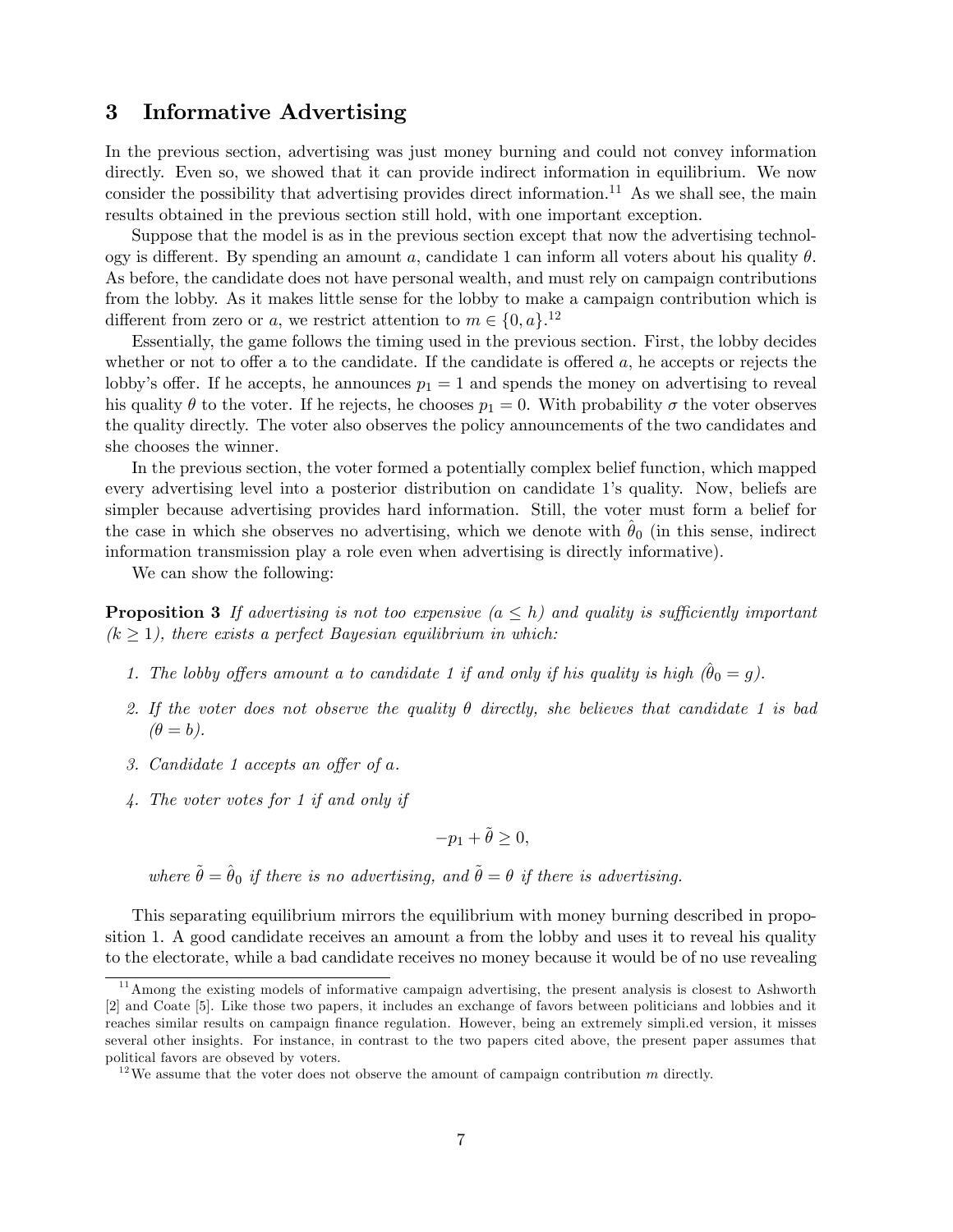his quality. If the voter observes no advertising, she correctly infers that candidate 1 must be bad.

For such an equilibrium to exist, two conditions must be met. First, the candidate must be willing to accept the lobby's contribution, which is true only if the voter prefers a good candidate with the wrong policy to a bad candidate with the voter-preferred policy. This holds if the voter puts sufficient weight on innate quality  $(k \geq 1)$ . Second, the lobby must have sufficient incentive to contribute a. Given the first condition, the lobby knows that a good candidate who advertises is elected for sure. Therefore, the lobby is willing to contribute  $a$  if the monetary cost is lower than the policy benefit  $(a \leq h)$ .

The equilibrium with informative advertising is similar to the one with uninformative advertising which we identiated in the previous section. The only difference is that the contribution level is exogenously given by  $a$ , rather than endogenously determined by the voter's belief. It is not a surprise that we obtain a welfare result identical to the one we had with non-directly informative advertising, namely:

**Proposition 4** Prohibiting campaign contributions increases the voter's expected payoff if and only if the quality dimension is not too important:

$$
k < \frac{1}{1 - 2\sigma}.
$$

If quality matters but not too much  $(k \in \left(1, \frac{1}{1-i}\right)$  $1-2\sigma$  ), the presence of campaign contributions generates a policy cost that is higher than the informational benefit it brings.

However, the two approaches to advertising lead to diametrically opposed conclusions with regards to public Önancing of electoral campaigns. Suppose candidate 1 is provided with an amount s of money which is paid for by the voter. This amount must be spent on advertising. Clearly, the presence of  $s$  makes no difference if advertising is non-directly informative. The voter knows that candidate 1 receives a given amount of public funding and she just discounts it. If instead advertising is informative, things change. If public funding is sufficient to cover the advertising cost  $(s \geq a)$ , the candidate has no reason to make a deal with the lobby. Information about the candidate's quality is revealed at no policy cost. As long as the amount of advertising needed is not too high  $(a \leq 1)$ , the voter prefers an equilibrium in which the candidate's quality is revealed through public funding to the equilibrium in proposition 3. We summarize this reasoning as follows:

**Proposition 5** Public funding for electoral campaigns is inefficient if advertising is non-directly informative and can be efficient if advertising is directly informative.

Another important insight of the direct information approach relates to the incumbency advantage. In Ashworth [2], voters expect the incumbent to have a higher quality than the challenger (perhaps because the incumbent has undergone prior selection). Lobbies realize that, everything else equal, the incumbent is more likely to be elected and they are willing to contribute more to the incumbent.s campaign. To secure the amount necessary to reveal his quality, the incumbent needs to promise lobbies less favors than the challenger. A challenger of a given quality is thus at a disadvantage vis a vis an incumbent of the same quality. This Önding can explain the strong incumbency advantage observed in the US. It also implies that the size of the advantage would be reduced by the introduction of public financing.<sup>13</sup>

 $13$ The incumbency effect has not been studied with non-directly informative advertising. If voters observe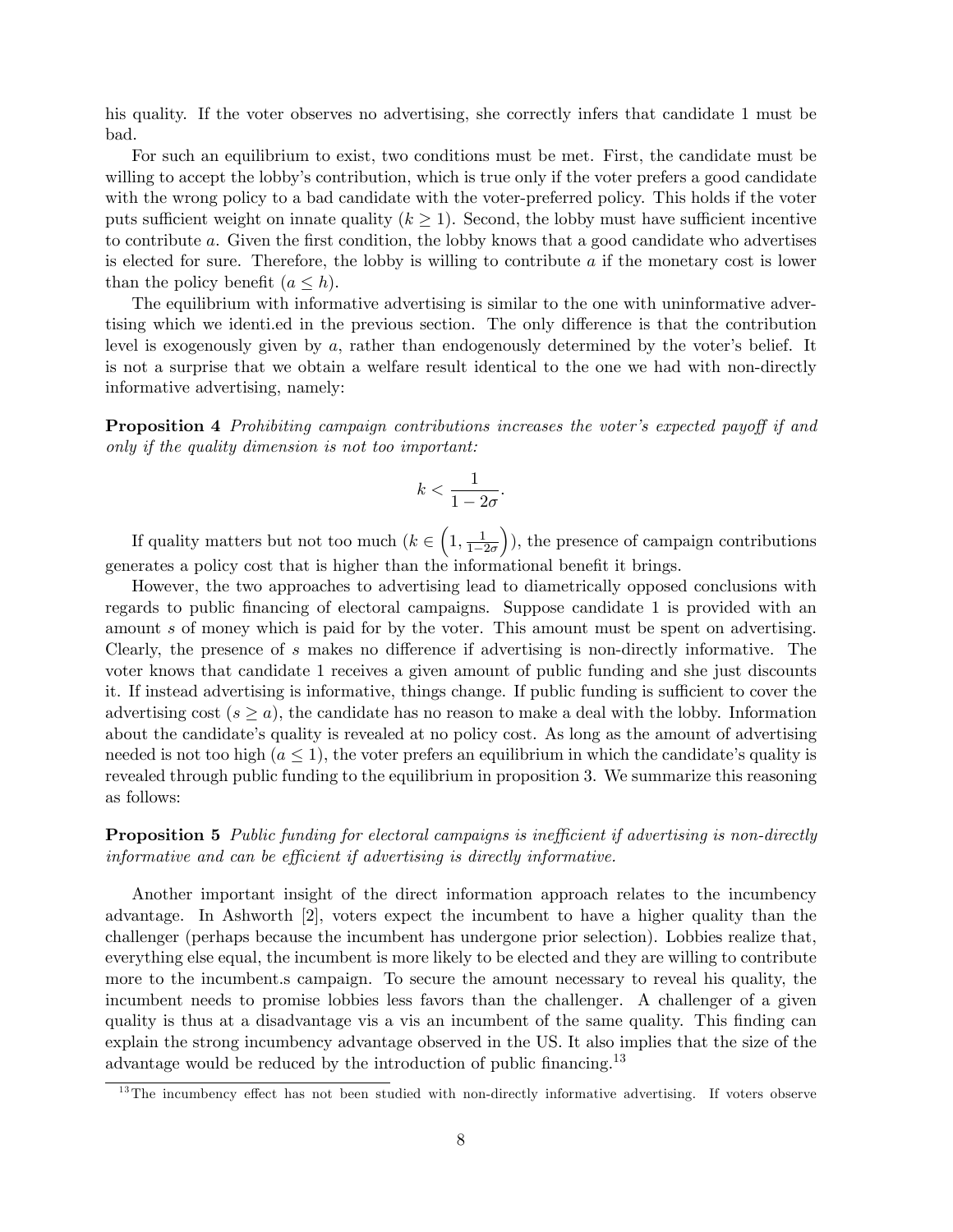### 4 Identification of the Expenditure Function

Several empirical papers (surveyed in Levitt [13]) have sought to estimate the expenditure function, that is, the relationship between the amount of money that a candidate spends and his vote share. It was soon recognized that the raw relationship is misleading because the amount of money a candidate gets may be related to his quality, which in turn is linked to the vote share through other channels. Authors like Levitt [12] have devised ingenious ways to control for unobserved heterogeneity.

We will now argue that, even if we were able to control for candidate quality perfectly, we would still face an identi.cation problem. In a model with rational voters, the expenditure function is not a primitive. Rather, it is a complex equilibrium phenomenon that takes into account the behavior of lobbies and candidates.

This point is developed in detail in Prat [18], but the core argument can be sketched informally. In a separating equilibrium of a model with rational voters, there exists a positive association between these three variables: (i) the amount that a candidate spends on his campaign; (ii) the quality of that candidate; and (iii) the amount of policy favors that the candidate promises to lobbies. Of these variables, only (ii) is exogenous. Moreover, in equilibrium the vote share that a candidate receives is positively associated with (i) and (ii), and negatively associated with (iii).

Let us use our model to re-interpret the existing empirical work. The authors cited above regress vote share on (i), trying to control for (ii). However, they disregard (iii). The relationship they observe is not, as they claim, the effect on electoral outcome of an extra dollar of campaign spending (Levitt  $[12]$ ). Rather, they estimate the effect on electoral outcome of an extra dollar of campaign spending net of the political cost of persuading lobbies to donate the extra dollar.

Most available estimates of the coefficient of . expenditure function. are very low. Some are not signi.cantly different from zero. These estimates have been used to infer that campaign spending has little effect on electoral outcome and to make policy recommendations. For instance, Levitt [12] argues that there is no role for public Önancing because spending is useless.

The same estimates have a different interpretation in a model with rational voters. A coefficient close to zero indicates that the informational benefit of advertising is offset by the political cost of raising money from lobbies. The lobbies appropriate all the informational surplus (defined as the difference in utility for the median voter between having a low-quality politician and a high-quality one) in the form of policies geared toward lobbies. This means that in equilibrium the voter faces a depressing choice between electing low-quality candidates with good policy or high-quality candidates with policy that is so bad that it makes them as valuable as a low-quality candidate with good policy. As Prat [18] proves, in this case prohibiting campaign contributions must be beneficial to the median voter.

On the other hand, those estimates do not imply that public Önancing is necessarily useless. The informational benefit of advertising may be high. If advertising provides direct information, proposition 5 suggests a role for public financing.

Obviously, more research is needed, both theoretical and empirical. However, it is clear that campaign Önance is a complex equilibrium phenomenon and that the empirical estimation strategy should follow a more structural approach in order to disentangle the various forces at play and to arrive at estimates that can be used for policy purposes. Stratmann [21] takes

advertising spending perfectly, one would expect no advantage for a priori favorite candidates: money burning is equally effective at all levels. However, the incumbency effect identified by Ashworth [2] could be present if spending is not perfectly observable (as in Hertzendorfís [9] model of commercial advertising).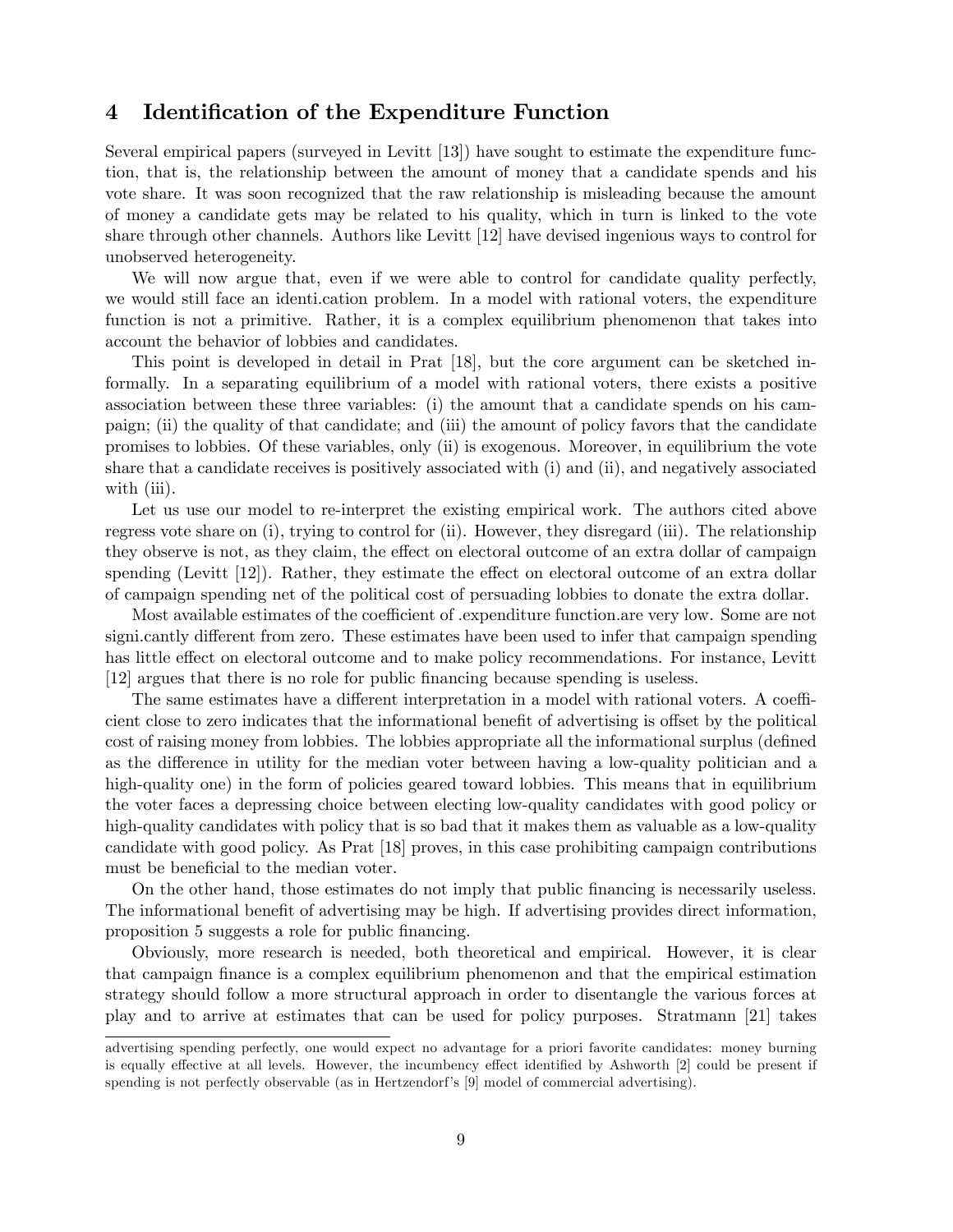a step in that direction: he exploits variations in campaign Önance regulation and advertising cost across US states to differentiate between the informational effect and the political cost of campaign spending.

One promising avenue for future empirical work relates to the role of candidates.personal wealth. A rich candidate, such as Ross Perot or Jon Corzine, can fund his electoral campaign directly. Potentially, this could help distinguish between the two approaches to advertising. If advertising is not directly informative, lobbies.money certi.es the quality of a candidate. It is not obvious that this role can be replicated by personal wealth. Instead, if advertising is directly informative, the origin of the funds used to pay for advertising is inconsequential.<sup>14</sup>

### 5 Discussion

We have considered a simple model of campaign finance in which voters are rational but uncertain about the quality of political candidates. In equilibrium, political advertising can provide voters with useful information, either through direct transmission or via costly signalling. The counterpart of this informational benefit is the political cost of raising campaign contributions to pay for advertising.

Despite its simplicity, the model yields several policy-relevant implications:

- 1. Even though voters are rational, there is scope for restricting contributions. Prohibiting contributions eliminates both the informational benefit derived from advertising and the policy cost generated by deals between lobbies and candidates. As we showed, the net effect may be positive or negative. Empirical work should attempt to estimate both components of this trade-off.
- 2. There may be a role for public Önancing of electoral campaigns, but only if advertising is directly informative.
- 3. A full disclosure policy is beneficial to voters. Candidates should be required to publicize the origin of the campaign contributions they receive.
- 4. A model of campaign Önance with rational voters may explain the strong incumbency advantage observed in the US.
- 5. Empirical work faces an identification problem. In a microfounded model of campaign finance, the .expenditure function. (the relation between candidate's expenditure and candidate's vote share) is not a primitive of the model but rather an equilibrium phenomenon.

The public opinion perceives campaign finance as a negative feature of modern democracy. Political scholars should offer a coherent conceptual framework to analyze the validity of this perception and to evaluate possible forms of regulation. The present contribution has argued that such a conceptual framework must be micro-founded starting from primitive assumptions on voters.preferences and information.

All the existing papers on micro-founded campaign finance assume that voters are rational, in the sense that they cannot be systematically fooled. One may object that this is an unrealistic requirement, especially in a sphere of decision-making, such as voting, which is characterized by

 $14$  Gerber [7] uses challenger wealth as an instrumental variable in the estimation of campaign spending effectiveness.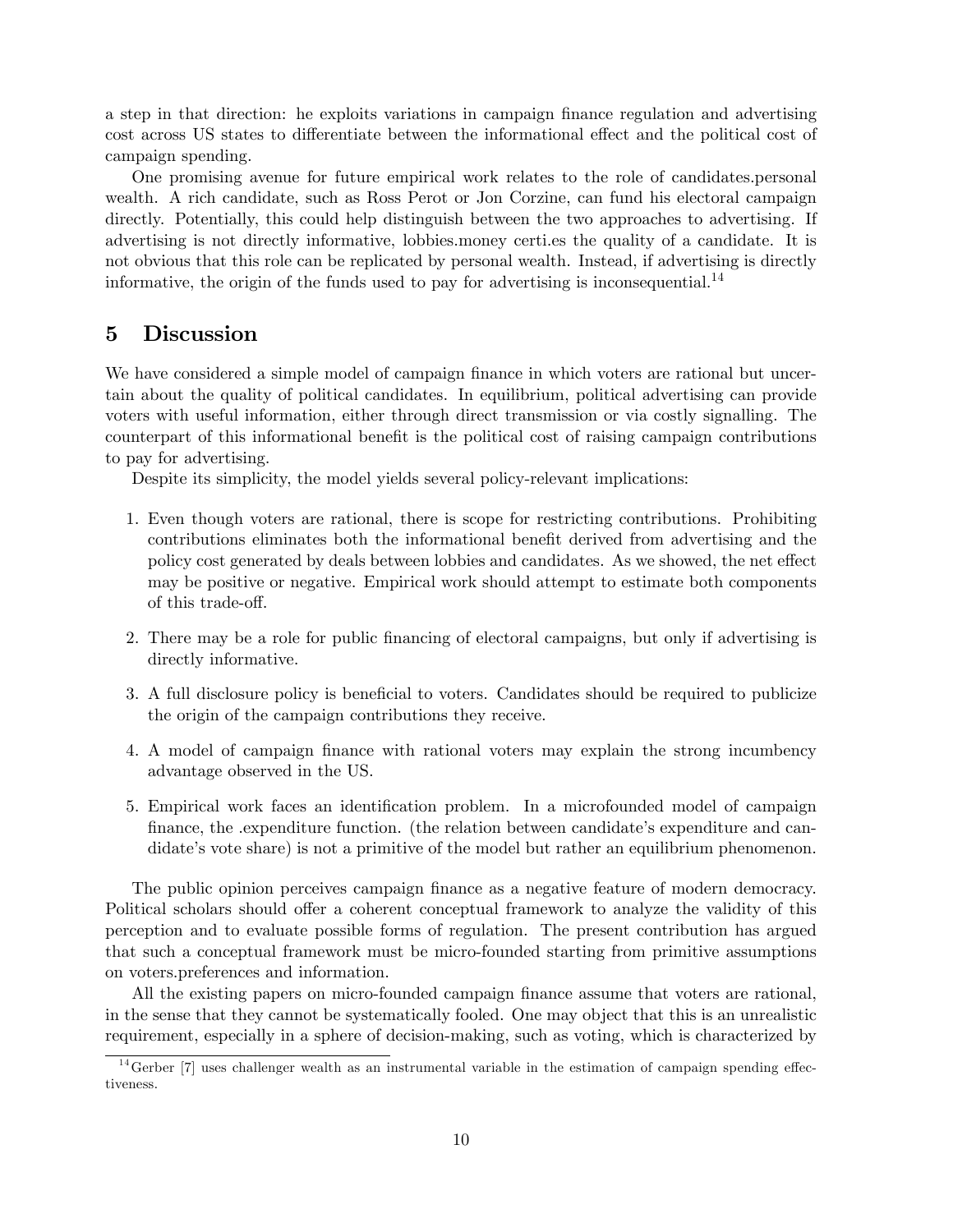both free-riding and complexity. Agreeing with such an objection does not imply going back to the .black box..A micro-founded model of campaign finance need not include full Bayesian rationality. On the contrary, it would interesting to develop a model on campaign finance starting from non-standard assumptions on the way voters make decisions. Such model could incorporate some of the cognitive biases that are by now well-documented in the psychological literature. A non-Bayesian micro-founded model of campaign Önance would still be amenable to welfare analysis, and may provide insights that are not available with rational voters.

## 6 References

[1] S. Ansolabehere and S. Iyengar, . Going Negative: How Political Advertisements Shrink and Polarize the Electorate,. The Free Press, New York, 1996.

[2] S. Ashworth, Campaign .nance and voter welfare with entrenched incumbents, Working paper, Harvard, 2003.

[3] D. Austen-Smith, Interest groups, campaign contributions, and probabilistic voting, Public Choice 54 (1987), 123.139.

[4] M. Bailey, Can representation be fair when campaign contributions come mostly from business? An exploration in multiple dimensions, Working paper, Georgetown, 2004.

[5] S. Coate, Pareto improving campaign .nance policy, working paper, Cornell University, 2003.

[6] S. Coate, Political competition with campaign contributions and informative advertising, working paper, Cornell University, 2003.

[7] A. Gerber, Estimating the exect of campaign spending on Senate election outcomes using instrumental variables, American Political Science Review 92(2): 401.411, 1998.

[8] G. M. Grossman and E. Helpman., .Special Interest Politics,. MIT Press, 2001.

[9] M. N. Hertzendorf, I.m not a high-quality .rm but I play one on TV, RAND Journal of Economics 24(2): 236.247, 1993.

[10] L. L. Kaid and C. Holtz-Bacha. Political Advertising in Western Democracies: Parties and Candidates on Television. SAGE, 1995.

[11] R. E. Kihlstrom and M. H. Riordan, Advertising as a signal, J. Pol. Econ. 92 (1984), 427.450.

[12] S. D. Levitt, Using repeat challengers to estimate the effect of campaign spending on election outcomes in the US house, Journal of Political Economy 102 (1994), 777.798.

[13] S. D. Levitt. Policy watch: Congressional campaign finance reform. J. Econ. Perspectives, 9(1):183.194, 1995.

[14] P. Milgrom and J. Roberts, Price and advertising signals of product quality, J. Pol. Econ. 94 (1986), 796.821.

[15] R. Morton and C. Cameron, Elections and the theory of campaign contributions: A survey and critical analysis, Economics and Politics 4 (1992), 79.108.

[16] J. Potters, R. Sloof, and F. van Winden, Campaign expenditures, contributions and direct endorsements: The strategic use of information and money to in.uence voter behavior, European Journal of Political Economy 13 (1997), 1.31.